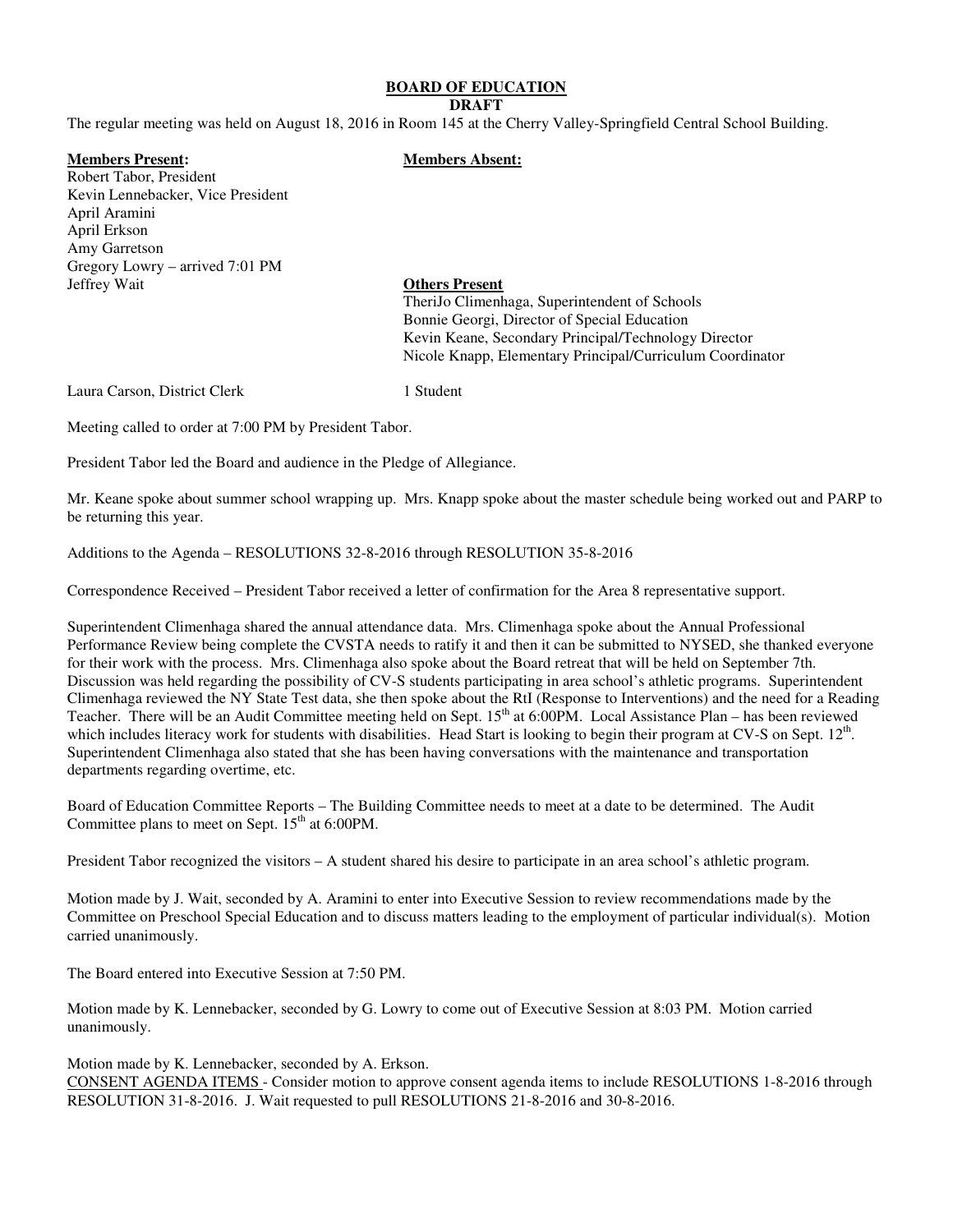# RESOLUTION 1-8-2016 APPROVAL OF MINUTES – July 7, 2016

# RESOLUTION 2-8-2016

ACKNOWLEDGE RECEIPT OF TREASURER'S AND FINANCIAL REPORTS AND CLAIMS AUDITOR'S REPORTS – June 2016 and July 2016

## RESOLUTION 3-8-2016

BUILDING USE REQUEST – 1) First Baptist Church Springfield Center every Wednesday after school for the 2016-2017 school year.

# RESOLUTION TO CONFIRM TAX ROLLS AND AUTHORIZE TAX LEVY

## RESOLUTION 4-8-2016

RESOLVED, that the Board of Education of the Cherry Valley-Springfield Central School District does hereby approve the tax levy in the amount of \$5,155,141 and review the equalized tax rates as per Attachment III D.

## RESOLUTION 5-8-2016

RESOLVED, that the Board of Education of the Cherry Valley-Springfield Central School District, upon the recommendation of the Superintendent, does hereby revise the school calendar for the 2016-2017 school year by adding the following PM Staff Development dates: Oct. 7, 2016, Jan. 27, 2017 and Feb. 10, 2017 and June 13, 2017 as a Regents date as per Attachment III E.

# RESOLUTION 6-8-2016

RESOLVED, that the Board of Education of the Cherry Valley-Springfield Central School District does hereby grant approval of Superintendent to appoint employees on a temporary basis with the understanding that the Board of Education will make the final determination at the next subsequent Board of Education meeting.

## RESOLUTION 7-8-2016

RESOLVED, that the Board of Education of the Cherry Valley-Springfield Central School District, does hereby approve The Council of School Superintendents Model Evaluation version 2014 Teacher Evaluation tool for the 2016-2017 school year.

## RESOLUTION 8-8-2016

RESOLVED, that the Board of Education of the Cherry Valley-Springfield Central School District, upon the recommendation of the Superintendent, does hereby designate Jeffrey Wait to act on behalf of the Board of Education to make temporary decisions regarding CSE/CPSE recommendations pending full Board approval and/or to appoint an Impartial Hearing Officer, for the 2016- 2017 school year.

## RESOLUTION 9-8-2016

RESOLVED, that the Board of Education of the Cherry Valley-Springfield Central School District, upon the recommendation of the Superintendent, does hereby approve the Agreement for the 2016 Summer and 2016-2017 school year with the following Special Education Service Provider: Sandra Preston, Physical Therapist, owner and sole employee of Starting Gait Physical Therapy as per Attachment III I.

# RESOLUTION 10-8-2016

RESOLVED, that the Board of Education of the Cherry Valley-Springfield Central School District, upon the recommendation of the Superintendent, does hereby approve the Agreement for the 2016-2017 school year with the following Special Education Service Provider: Sharon Koerner, Teacher of the Visually Impaired as per Attachment III I 1.

# RESOLUTION 11-8-2016

RESOLVED, that the Board of Education of the Cherry Valley-Springfield Central School District does hereby approve the agreement with The ARC Otsego for the 2015-2016 school year as per Attachment III J.

# RESOLUTION 12-8-2016

NOTICE IS HEREBY GIVEN that the Cherry Valley-Springfield Central School District hereby adopts the findings of Griffith Dardanelli Architects which has determined that the undertaking of the Project at the Main Building, Exterior Door Reconstruction, is a Type II action that will not have a significant effect on the environment and, therefore, no other determination or procedures under the State Environmental Quality Review Act ("SEQR") is required.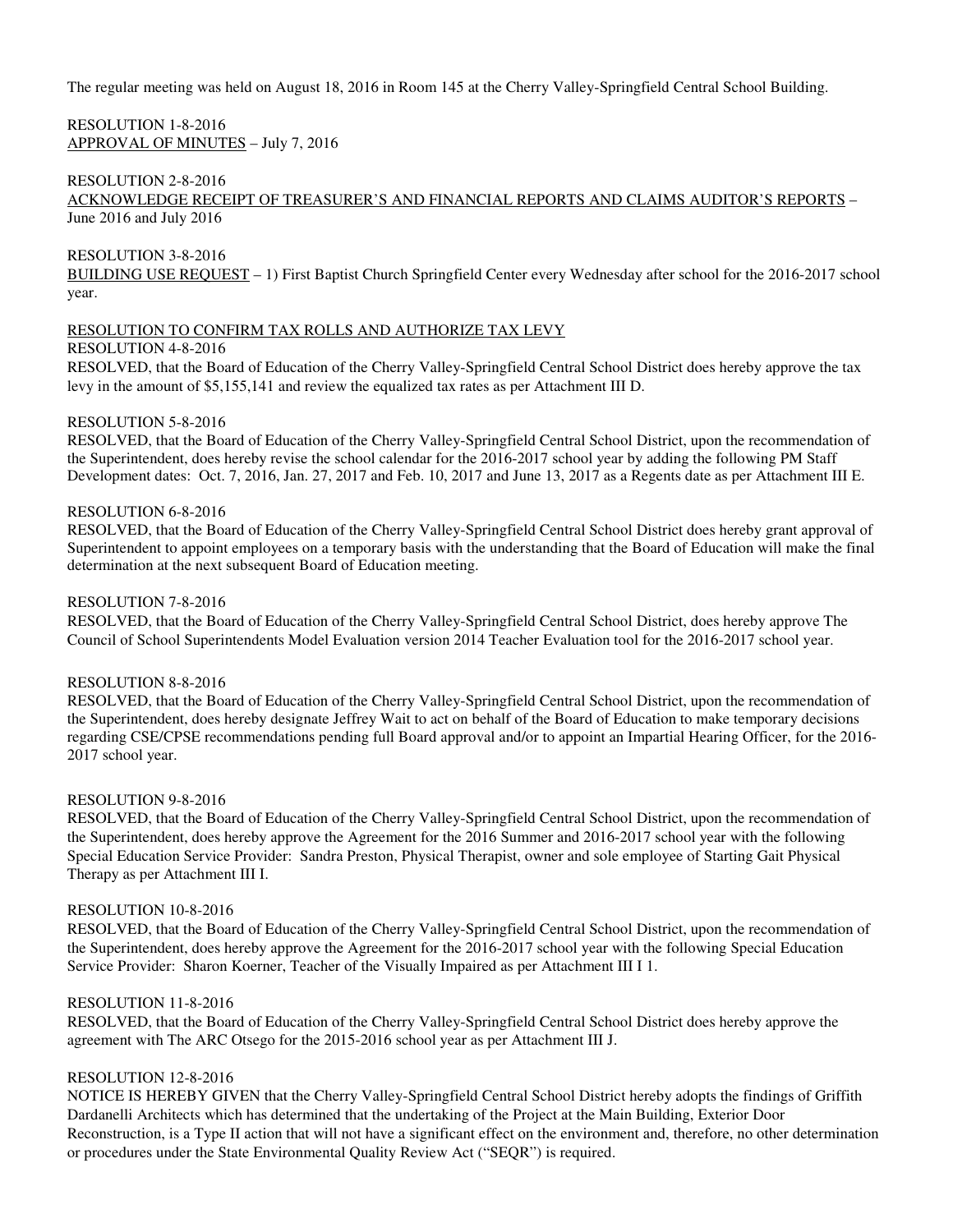# RESOLUTION 13-8-2016

RESOLVED, that the Board of Education of the Cherry Valley-Springfield Central School District, does hereby approve the Space Usage Agreement with Opportunities For Otsego, Inc./Head Start as per ATTACHMENT III L.

## RESOLUTION 14-8-2016

The Superintendent provided the Board with information showing that Nicole Knapp has completed New York State Education Department Training as lead evaluator/evaluator for purposes of Education Law section 3012-c and the District's Annual Professional Performance Review Plan;

# Therefore it is

RESOLVED, Nicole Knapp is hereby certified as lead evaluator/evaluator for purposes of Education Law section 3012-c and the District's Annual Professional Performance Review Plan.

#### RESOLUTION 15-8-2016

RESOLVED, that the Board of Education of the Cherry Valley-Springfield Central School District does hereby accept the resignation of Lyman Johnson as a Bus Driver effective July 28, 2016.

#### RESOLUTION 16-8-2016

RESOLVED, that the Board of Education of the Cherry Valley-Springfield Central School District does hereby accept the resignation of Jordan Jaquay as the Athletic Coordinator effective July 9, 2016.

#### RESOLUTION 17-8-2016

RESOLVED, that the Board of Education of the Cherry Valley-Springfield Central School District, upon the recommendation of the Superintendent, does hereby appoint Kylee Horender, who is Initially Certified Childhood Education Grades 1-6, to a position as an Elementary Teacher for a probationary period beginning August 31, 2016 through August 30, 2020.

#### RESOLUTION 18-8-2016

RESOLVED, that the Board of Education of the Cherry Valley-Springfield Central School District, upon the recommendation of the Superintendent, does hereby appoint Kathleen Urban, who is Professionally Certified Students with Disabilities and Childhood Education Birth and Grades 1-6, to a position as a Special Education Teacher for a probationary period beginning August 31, 2016 through August 30, 2020.

## RESOLUTION 19-8-2016

RESOLVED, that the Board of Education of the Cherry Valley-Springfield Central School District, upon the recommendation of the Superintendent, does hereby appoint Mary Misiewicz to a position as a LPN/Teacher's Aide effective August 31, 2016 for the 2016-2017 school year or until the position is deemed unnecessary.

#### RESOLUTION 20-8-2016

RESOLVED, that the Board of Education of the Cherry Valley-Springfield Central School District, upon the recommendation of the Superintendent, does hereby appoint Shannon Carley to a position as a Teacher's Aide effective August 31, 2016 for the 2016- 2017 school year or until the position is deemed unnecessary.

#### RESOLUTION 22-8-2016

RESOLVED, that the Board of Education of the Cherry Valley-Springfield Central School District, upon the recommendation of the Superintendent, does hereby appoint Annie Ostrander to a position as the cook and she relinquishes her position as food service worker effective September 1, 2016.

#### RESOLUTION 23-8-2016

RESOLVED, that the Board of Education of the Cherry Valley-Springfield Central School District, upon the recommendation of the Superintendent, does hereby appoint Jessica VanDewerker to a position as the assistant cook and she relinquishes her position as a part-time food service worker effective September 1, 2016

## RESOLUTION 24-8-2016

RESOLVED, that the Board of Education of the Cherry Valley-Springfield Central School District, upon the recommendation of the Superintendent, does hereby appoint Melissa Davidson to a position as a part-time food service worker effective September 1, 2016.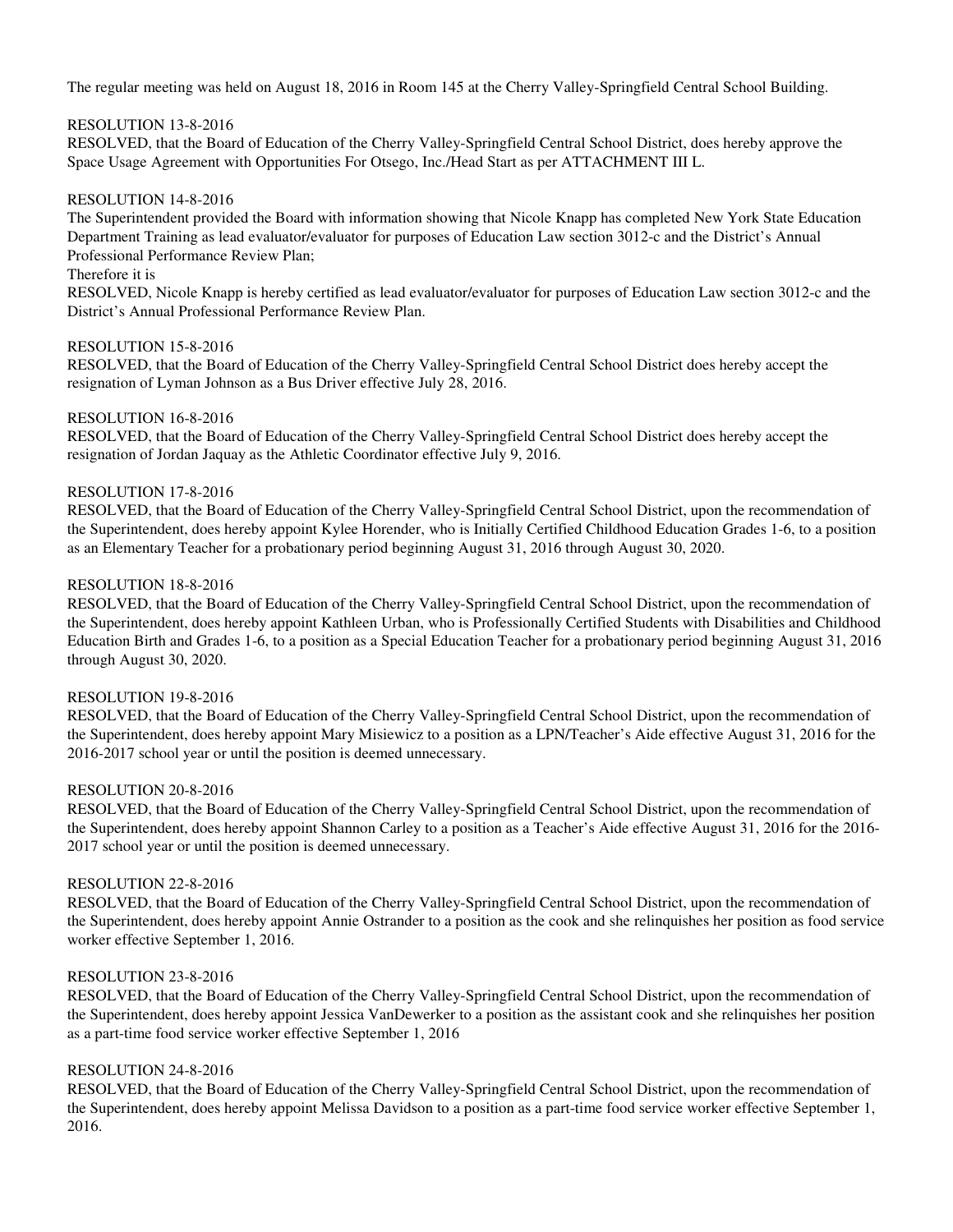# RESOLUTION 25-8-2016

RESOLVED, that the Board of Education of the Cherry Valley-Springfield Central School District, upon the recommendation of the Superintendent, does hereby appoint the following as Substitute Teachers for the 2016-2017 school year: Dominic Centonze Joslyn Mabie Bobbie Ann Templin Cierra Thomsen

#### RESOLUTION 26-8-2016

 RESOLVED, that the Board of Education of the Cherry Valley-Springfield Central School District, upon the recommendation of the Superintendent, does hereby appoint the following as Support Staff Substitutes for the 2016-2017 school year: Amy Russo Bobbie Ann Templin Cierra Thomsen

## RESOLUTION 27-8-2016

RESOLVED, that the Board of Education of the Cherry Valley-Springfield Central School District, upon the recommendation of the Superintendent does hereby appoint the following as the Coordinator for the After School Program for the 2016-2017 school year: Kim Gray

## RESOLUTION 28-8-2016

RESOLVED, that the Board of Education of the Cherry Valley-Springfield Central School District, upon the recommendation of the Superintendent does hereby appoint the following as Activity Leaders for the After School Program for the 2016-2017 school year: Susan Hayes Theresa Wilmot

#### RESOLUTION 29-8-2016

RESOLVED, that the Board of Education of the Cherry Valley-Springfield Central School District, upon the recommendation of the Superintendent does hereby appoint the following as Peer Tutors for the After School Program for the 2016-2017 school year: Jenna Stalter Emily Hoag Chasity Olsen Bryana Reckeweg

### RESOLUTION 31-8-2016

RESOLVED, that the Board of Education of the Cherry Valley-Springfield Central School District, upon the recommendation of the Superintendent, does hereby approve the following as volunteers for the 2016-2017 school year:

Amy Garretson Thomas Garretson Laura Freer TheriJo Climenhaga

Motion carried unanimously.

Motion made by K. Lennebacker, seconded by J. Wait.

## RESOLUTION 21-8-2016

RESOLVED, that the Board of Education of the Cherry Valley-Springfield Central School District, upon the recommendation of the Superintendent, does hereby appoint Amy Russo to a position as the School Tax Collector for the 2016-2017 school year. Motion carried with opposition from J. Wait.

Motion made by K. Lennebacker, seconded by A. Erkson.

RESOLUTION 30-8-2016

RESOLVED, that the Board of Education of the Cherry Valley-Springfield Central School District, upon the recommendation of the Superintendent, does hereby appoint the following Extracurricular assignments for the 2016-2017 school year:

Open Computer Night – Brian DeBoyace Timekeeper – Wayde Clapper

Class Advisor: 12th- Merrilyn Clapper & David Lamouret,  $11^{th}$ - Kelly Prime,  $10^{th}$ - Cecilia Hill,  $9^{th}$ - Marian Davis,

- $8<sup>th</sup>$  Donna Ahrens and Thomas Fralick,  $7<sup>th</sup>$  Debra Whiteman and Vanessa McCord
- $\overline{6^{th}}$  Patty Beckwith and Robin Horne

 Athletic Coordinator – Thomas Brigham, Auditor/stage lights- Jordan Rhodes, Sr. Honor Soc.: Thomas Fralick, and Merrilyn Clapper English Honor Society – Margaret Bouck, Math Honor Society – Theresa Kilpeck, History Honor Society – Jordan Jaquay, and Melissa Jaquay, Music - All County- Anthony Dangler and Kelly Oram,

 Color Guard- Kelly Oram, Instrumental- Kelly Oram, Jazz- Kelly Oram, Marching – Anthony Dangler and Kelly Oram, Vocal- Anthony Dangler, Science Club – Thomas Fralick, Iridescence – Jordan Rhodes, Publicity- Terri Adams Ski Club – Tracy Lowry, SADD – Erin Buel, St Council/HS- Kim Gray and Jordan Jaquay

 Ticket Seller- Kristie Fassett, Robin Horne, Becky Sears, Varsity Club- Jordan Jaquay, Yearbook Advertising Coordinator – Melissa Jaquay, Brain Game – Jordan Jaquay, Foreign Language Club – Donna Ahrens, Minecraft – Brian DeBoyace,

 Chaperones: BB Games- Merrilyn Clapper, Robin Horne, Jordan Jaquay, Melissa Jaquay, Annie Ostrander, Kelly Prime, Becky Sears, Janet McCarty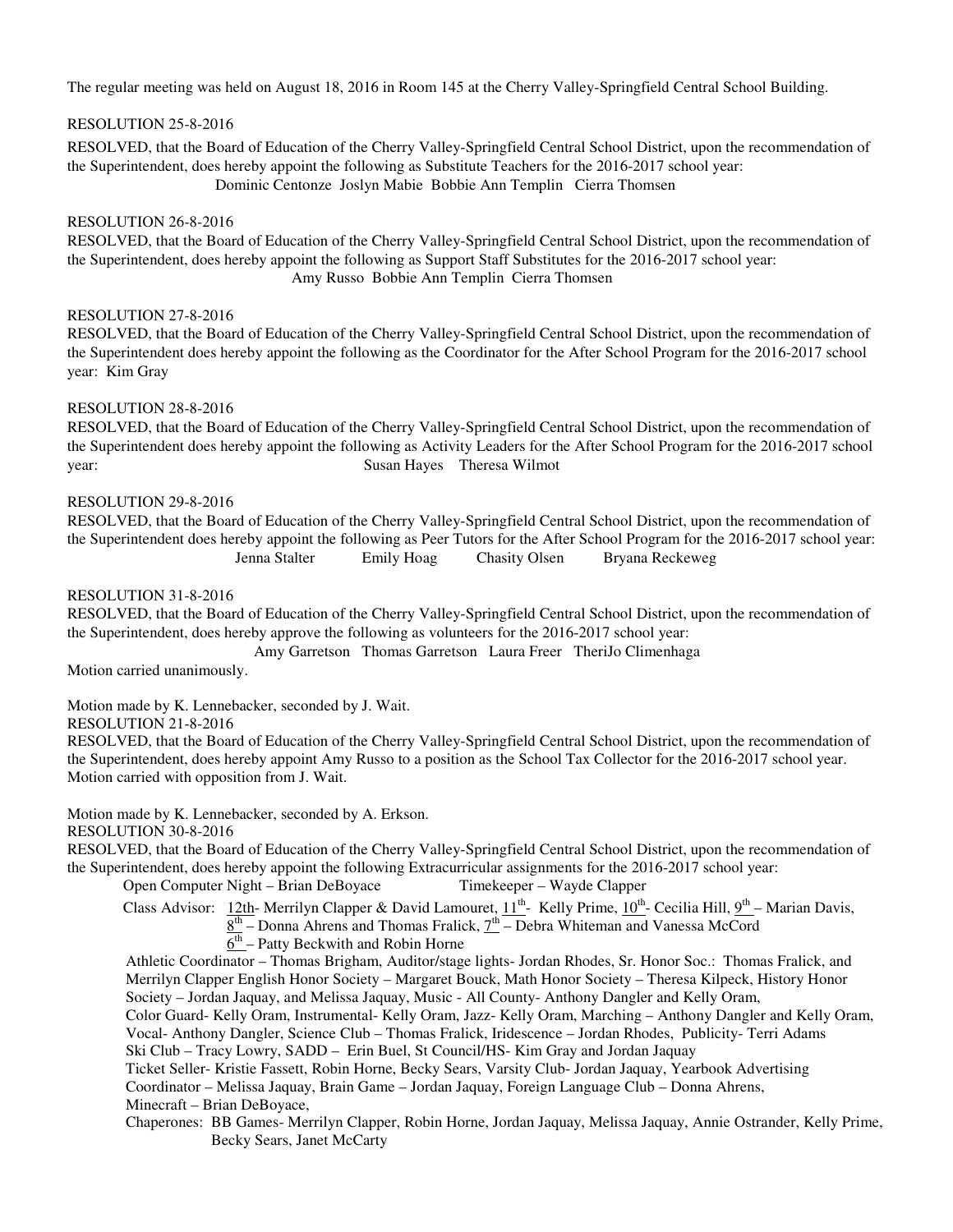Concerts- Merrilyn Clapper, Kristie Fassett, Kim Gray, Robin Horne, Jordan Jaquay, Melissa Jaquay, Annie Ostrander, Kelly Prime, Becky Sears, Mildred VanDerwerker, Janet McCarty Dances- Donna Ahrens, Merrilyn Clapper, Kristie Fassett, Cecilia Hill, Kelly Oram, Kelly Prime, Becky Sears, Janet **McCarty**  Drama Performances – Donna Ahrens, Merrilyn Clapper, Anthony Dangler, Kristie Fassett, Kim Gray, Robin Horne, Melissa Jaquay, Kelly Oram, Annie Ostrander, Kelly Prime, Becky Sears, Mildred VanDerwerker, Janet McCarty HELP – Donna Ahrens, Margaret Bouck, Kristie Fassett, Detention – Margaret Bouck, Kristie Fassett, Theresa Kilpeck LMC After School – Brian DeBoyace, Linda Drugatz, Robin Horne, Tammie Waterman Tutoring – Donna Ahren, Kristie Fassett, Robin Horne, Melissa Jaquay, Becky Sears, After school study hall – Theresa Kilpeck Chemical Hygiene Officer – Wade Blanchard

Discussion was held. Motion carried with opposition from J. Wait and A. Aramini.

Motion made by K. Lennebacker, seconded by J. Wait.

RESOLUTION 32-8-2016

RESOLVED, that the Board of Education of the Cherry Valley-Springfield Central School District does hereby conduct a review of Policy 1900 Parent and Family Engagement, Policy 5151 Homeless Children, Policy 5300.60 Student Searches and Interrogations, and 8130 School Safety Plans and Teams as per ATTACHMENT IV A. Discussion was held. Motion carried unanimously.

Motion made by K. Lennebacker, seconded by J. Wait.

RESOLUTION 33-8-2016

RESOLVED, that the Board of Education of the Cherry Valley-Springfield Central School District does hereby conduct a review of Policy 4532 School Volunteers as per ATTACHMENT IV A I. Discussion was held. Motion carried unanimously.

Motion made by J. Wait, seconded by A. Aramini.

RESOLUTION 34-8-2016

RESOLVED, that the Board of Education of the Cherry Valley-Springfield Central School District does hereby approve the Local Assistance Plan (LAP). Motion carried unanimously.

Motion made by K. Lennebacker, seconded by A. Aramini.

RESOLUTION 35-8-2016

RESOLVED, that the Board of Education of the Cherry Valley-Springfield Central School District, does hereby approve the Tax Collectors required adjustments: Thomas Driscoll – Error in Essential Fact – 2015-2016 – 129.87, 2014-2015 – 128.40 and 2013-2014 – 130.73. Motion carried unanimously.

Sportsman/Extracurricular Pledge document review. Discussion was held and the expectation is that every student in grades 6 through 12 will sign the document every school year.

Motion made by K. Lennebacker, seconded by A. Garretson.

RESOLUTION 10-7-2016 (Pulled/tabled from July 7, 2016 Meeting)

RESOLVED, that the Board of Education of the Cherry Valley-Springfield Central School District, upon the recommendation of the Superintendent, does hereby appoint Becky-Ann Sears to a guidance/CSE office support position for a probationary period effective July 1, 2016 through January 1, 2017. Motion carried with opposition from A. Aramini and A. Erkson.

Motion made by A. Erkson, seconded by A. Aramini.

RESOLUTION 13-7-2016 (Pulled/tabled from July 7, 2016 Meeting)

RESOLVED, that the Board of Education of the Cherry Valley-Springfield Central School District, upon the recommendation of the Superintendent, does hereby appoint the following to positions as Teacher's Aides effective July 1, 2016 for the 2016-2017<br>school year: Heather Benson Danielle Burr Gina Johnson Diane Kroon Fran Mabie Joslyn Mabie school year: Heather Benson Danielle Burr Gina Johnson Diane Kroon Fran Mabie Joslyn Mabie Candance McCord Colleen Sheldon Peg Traficante Debra Whiteman

Motion made by J. Wait, seconded by A. Aramini. RESOLUTION 36-8-2016

RESOLVED, that the Board of Education of the Cherry Valley-Springfield Central School District, upon the recommendation of the Superintendent, does hereby recreate a Reading Teacher tenure track position to begin during the 2016-2017 school year. Motion carried unanimously.